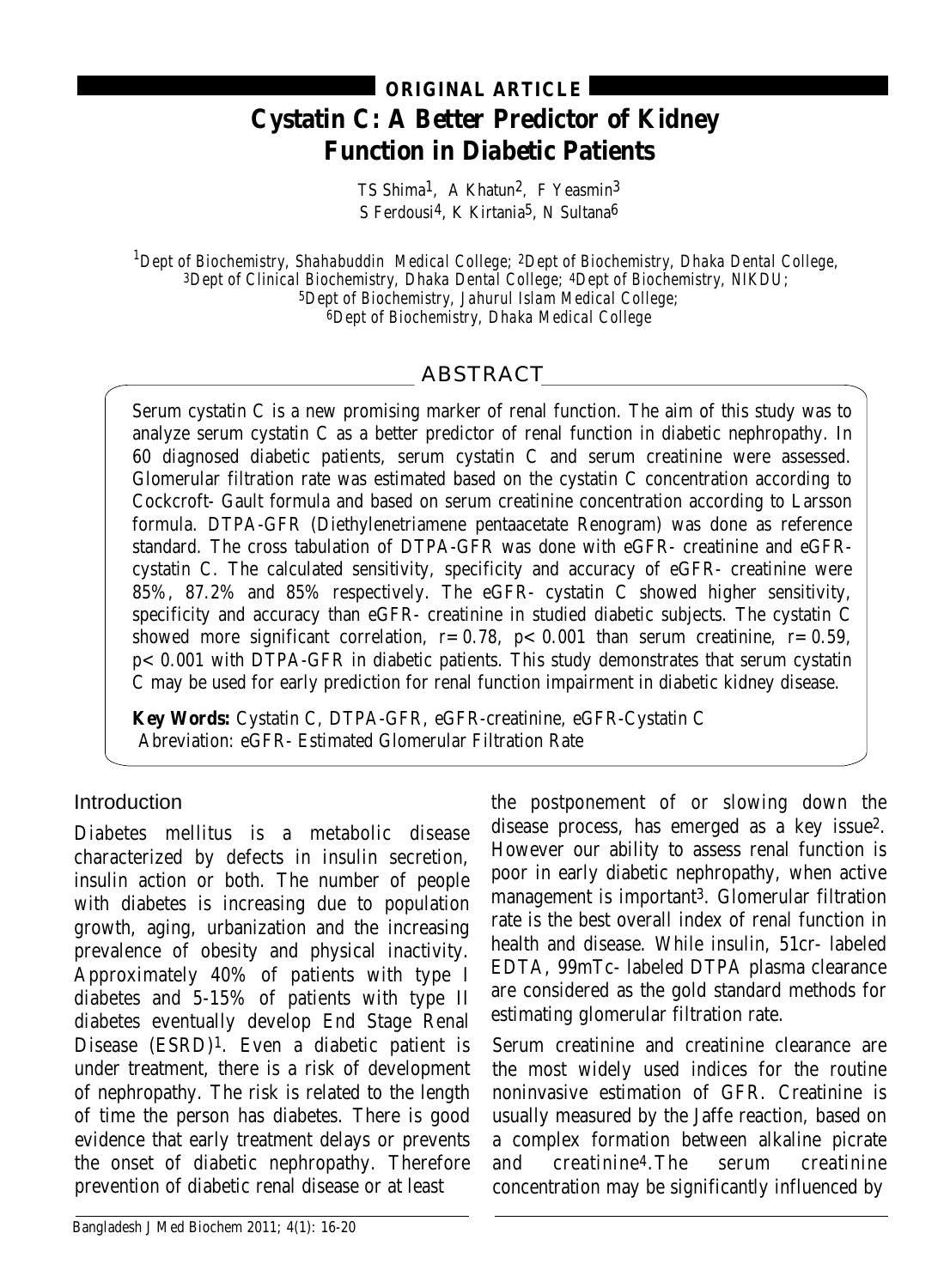several extra renal factors. Serum creatinine is considered relatively specific but not very sensitive because serum creatinine remains in the normal range until 50% of renal function is lost. This is creatinine blind area. Here GFR range is between 40 -90ml/min/1.73m². It is the area where mild to moderate decrease in GFR occurs. An early reduction of GFR does not show with serum creatinine in the creatinine blind area. Serum creatinine will give false negative results in creatinine blind area. Various creatinine based equation have been developed in an attempt to improve the estimation of GFR from serum creatinine. Among these, the Cockcroft- Gault (C&G) formula and the modification of diet in renal disease (MDRD) formula are widely used. But those are also limited by lack of validation in the full range of GFR to which they are applied4. So a more precise and accurate marker of GFR as an assessment of renal function would be clinically useful.

Cystatin C has been proposed as a good marker of GFR, particularly in patients with mild to moderate renal impairment5. It is a nonglycosylated protein belonging to the cystene super family (inhibitors of cystene proteinases). Cystatin C is produced by all nucleated cells and its rate of production is constant. The production is not altered by inflammatory conditions, is not related to lean muscle mass. Because of its low molecular mass (approx. 13000 kpa) and its positive charge at physiological PH, cystatin C easily crosses the glomerular filter, after filtration, the proximal tubular cells reabsorb and catabolize virtually all of the filtered cystatin C. It was demonstrated that the renal clearance of cystatin C is closely related to GFR, measured as 51-CR-EDTA clearance. Cystatin C does not have a blind area will therefore show a positive reaction of GFR. One of most significant advantages of cystatin C in comparison with traditional markers of renal impairment is that very small reductions in GFR cause significant increase in cystatin C serum levels2.

From pathophysiological point of view earlier the diagnosis better will be the prevention of progress in diabetic nephropathy. So it is essential to detect the early impairment of renal function in diabetic patient. This study is aimed to assess the performance of serum cystatin C as an early marker of GFR in diabetic nephropathy and to take preventive measures.

## Materials And Methods

A cross-sectional study was conducted in the outpatient department of BIRDEM hospital during the period from July 2008 to June 2009. A total 60 diagnosed patients of both sexes were selected as cases. Ethical clearance for the study was taken from the Ethical Review Committee of DMC and BIRDEM hospital. Exclusion criteria were history of diabetes mellitus for more than 5 years, rheumatic diseases, malignancy, cardiac diseases and drug history of taking steroids or cyclosporine.

After maintenance of all aseptic precautions, 5 ml of venous blood was drawn from each subject and transferred to a clean, dry test tube to clot. Then the sample was centrifuged and serum was collected in an eppendorf tube and preserved at -20 0C. Then serum creatinine and serum cystatin C were measured. Estimated GFR were calculated from Cockcroft-Gault formula and Larson formula respectively. DTPA-GFR was done as reference standard. Finally comparison was done between two diagnostic procedures, eGFR- creatinine and eGFR-cystatin C with reference standard (DTPA- GFR).

Serum cystatin C concentration and serum creatinine concentration were estimated by particle-enhanced Immunonephelometry using the BN Systems6 and Jaffey reaction method7 respectively. Finally DTPA renogram was done (Peace Harbor Hospital Imaging Services, 2005).

Statistical Analysis: All data were recorded and expressed as mean  $\pm$  standard deviation (SD). Statistical analysis was performed by using SPSS software package program. Sensitivity, specificity and accuracy were measured for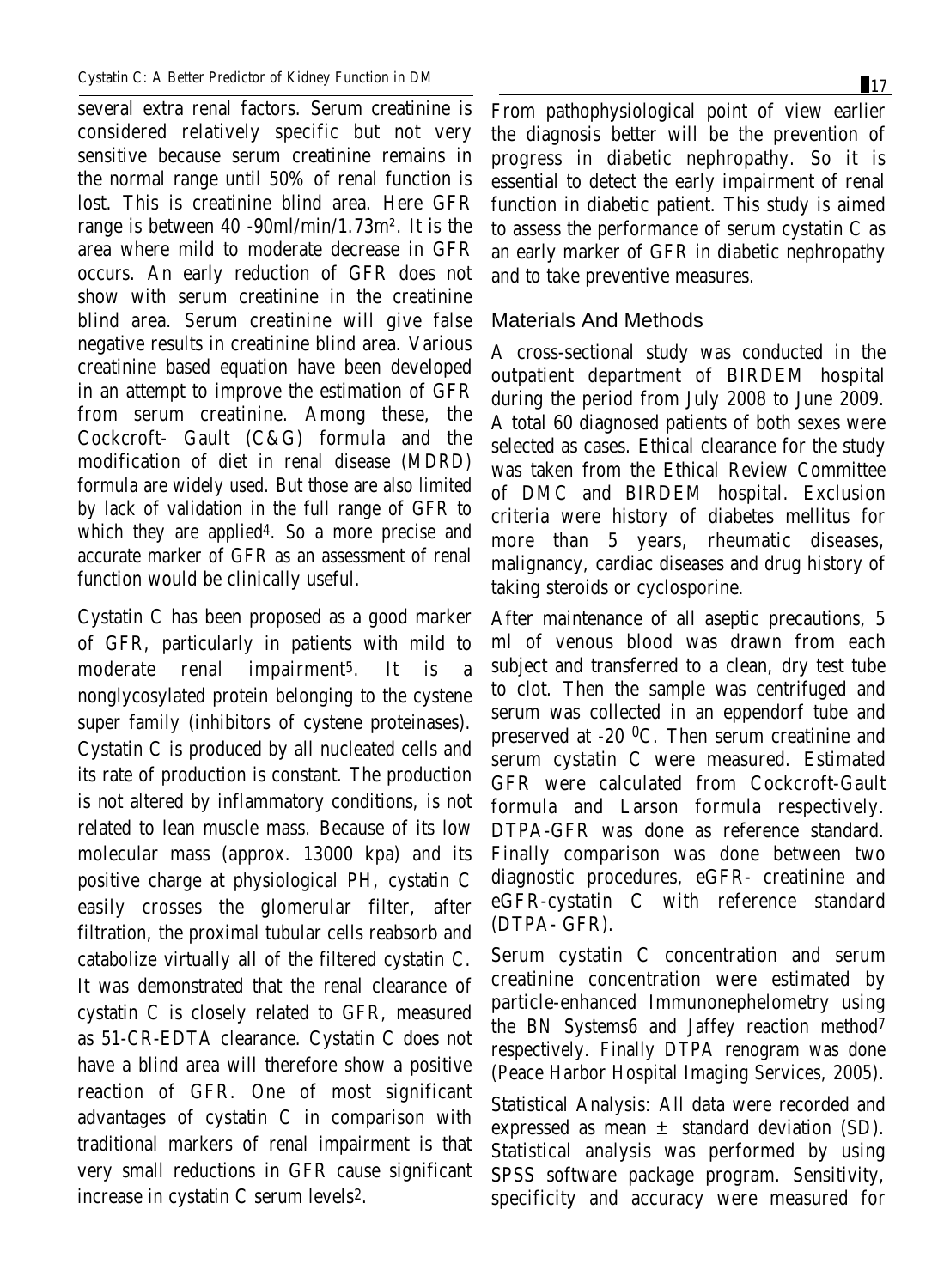eGFR- Cystatin C and eGFR-creatine. The ROC (Receiver Operator Characteristics) curve was constructed. The Pearson correlation analyses were performed for eGFR-Cystatin C and eGFR-Creatinine with DTPA-GFR. Agreement test was done between two diagnostic procedures.

#### Results

Table 1 shows the descriptive statistics of the outcome variables. Mean (±SD) Serum Creatinine of the subjects was  $0.83(\pm 0.25)$ mg/dl, Mean  $(\pm SD)$  Serum Cystatiin C was  $0.94(\pm 0.09)$  mg/L, Mean  $(\pm SD)$  eGFRcreatinine was  $109.10(\pm 15.51)$  ml/min/m2, Mean  $(\pm SD)$  eGFR-cystatinC was  $96.75(\pm 10.91)$  ml/min/m2.

**Table I:** Descriptive statistics of the outcome variables

| Variables Number Minimum Maximum |        |              | <b>Mean</b> Std.Deviation |
|----------------------------------|--------|--------------|---------------------------|
| <b>Serum Creatinine 60 .48</b>   | 1.70   | 0.83         | 0.25                      |
| Serum Cystain C 60 .68           | 1.14   | 0.94         | 0.09                      |
| eGFR-Creatinine 60 69.38         | 154.21 | 109.10 15.51 |                           |
| eGFR-CystatinC 60 67.71          | 129.25 | 96.75        | 10.91                     |

Table 2 shows cross tabulation of serum Creatinine versus serum Cystatin C. Out of 16 subjects, who had abnormal serum creatinine, 3 had normal serum Cystatine C. Out of 44 subjects, who had normal serum Creatinine 3 had abnormal serum Cystatin C. The agreement test done between two diagnostic tests, serum cystatine C and serum creatinine. The agreement test showed  $K=0.74$  that means good agreement. The cut off value of serum creatinine is 1.2 mg/dl and serum Cystatin C is 0.98 mg/L.

**Table II:** Serum Creatinine versus Serum Cystatin C cross tabulation

| <b>Serum Creatinine</b> |    | Serum Cystatin C |       |  |
|-------------------------|----|------------------|-------|--|
| Abnormal                |    | <b>Normal</b>    | Total |  |
| <b>Abnormal 13</b>      | 3  | 16               |       |  |
| Normal 3                | 41 |                  | 44    |  |
| Total 16                | 44 |                  | 60    |  |

|            |  | <b>Table III:</b> eGFR- Creatinine versus eGFR-DTPA cross |  |
|------------|--|-----------------------------------------------------------|--|
| tabulation |  |                                                           |  |

| <b>Serum Creatinine</b> |    | Serum Cystatin C       |    |  |
|-------------------------|----|------------------------|----|--|
| <b>Abnormal</b>         |    | <b>Normal</b><br>Total |    |  |
| Abnormal 10             | 6  | 16                     |    |  |
| Normal 3                | 41 |                        | 44 |  |
| Total 13                | 47 |                        | 60 |  |

Sensitivity =  $85\%$ ; Specificity =  $87.2\%$ ; Accuracy =  $85\%$ 

Table 3 shows cross tabulation of eGFR-Creatinine versus eGFR DTPA. Out of 16 subjects, who had abnormal eGFR-creatinine, 6 had normal eGFR DTPA .Out of 44 subjects,who had normal eGFR-Creatinine 3 had abnormal eGFR DTPA . Sensitivity, Specificity and Accuracy of eGFR-Creatinine was 85%, 87.2% and 85% respectively.The cut off value of normal GFR is 90 ml/min/m2.

**Table IV:** eGFR- Cystatine C versus eGFR-DTPA cross tabulation

| <b>Serum Creatinine C</b><br>Abnormal |    | Serum Cystatin C |       |  |
|---------------------------------------|----|------------------|-------|--|
|                                       |    | <b>Normal</b>    | Total |  |
| Abnormal 12                           |    | 16               |       |  |
| Normal 1                              | 43 |                  | 44    |  |
| Total 13                              | 47 |                  | 60    |  |

Sensitivity =  $92.3\%$ %; Specificity =  $91.5\%$ ; Accuracy  $=98.33\%$ 

Table IV shows cross tabulation of eGFR-Cystatine C versus eGFR-DTPA. Out of 16 subjects, who had abnormal eGFR-Cystatine C, 4 had normal eGFR-DTPA .Out of 44 subjects, who had normal eGFR-Cystatin C 1 had abnormal eGFR DTPA. Sensitivity, Specificity and Accuracy of eGFR-Cystatine C was 92.3%, 91.5% and 98.33% respectively. The cut off value of normal GFR is 90 ml/min/m2.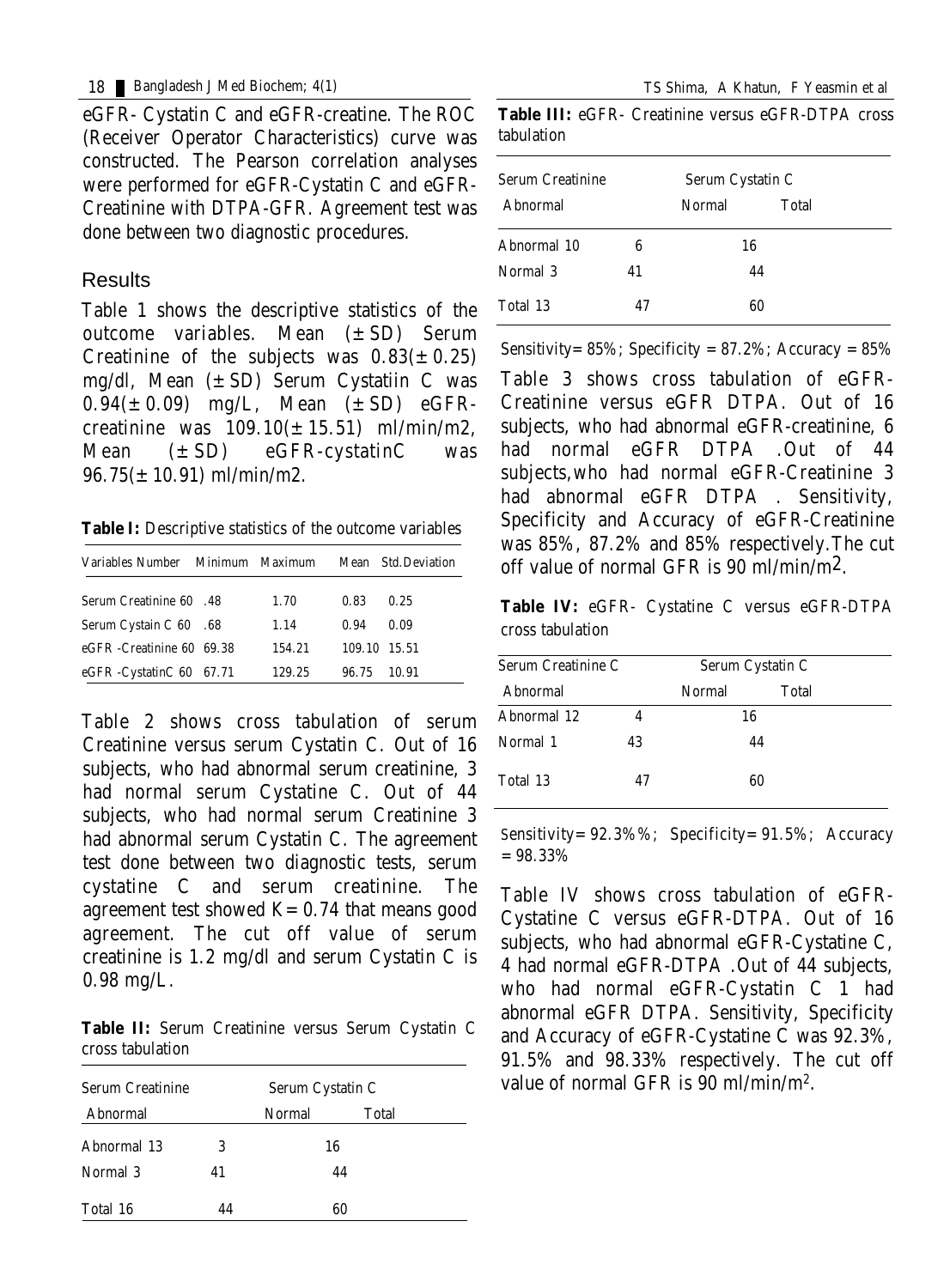Cystatin C: A Better Predictor of Kidney Function 19 and 19 and 19 and 19 and 19 and 19 and 19 and 19 and 19 and 19 and 19 and 19 and 19 and 19 and 19 and 19 and 19 and 19 and 19 and 19 and 19 and 19 and 19 and 19 and 19 a

**Table V:** Correlation test between eGFR-Creatinine and eGFR-DTPA

| <b>Serum Creatinine C</b> |    | Serum Cystatin C |       |
|---------------------------|----|------------------|-------|
| Abnormal                  |    | <b>Normal</b>    | Total |
| Abnormal 10               | 6  | 16               |       |
| Normal 3                  | 41 |                  | 44    |
| Total 13                  | 47 |                  | 60    |

*Pearson's r*= 0.59; *p<* 0.001

Table V shows correlation between eGFR-Creatinine and eGFR DTPA. Statistical analysis with correlation test showed significant result. Here  $r=0.59$ ,  $p < 0.001$ . The cut off value of normal GFR is 90 ml/min/m2.

**Table VI:** Correlation test between eGFR- Cystatine C and eGFR-DTPA

| <b>Serum Creatinine C</b> |    |        | Serum Cystatin C |
|---------------------------|----|--------|------------------|
| Abnormal                  |    | Normal | <b>Total</b>     |
| Abnormal 12               | 4  | 16     |                  |
| Normal 1                  | 43 |        | 44               |
| <b>Total</b>              | 13 | 47     | 60               |

*Pearson's r= 0.78; p< 0.001*

Table VI shows correlation between eGFR-Cystatine C and eGFR DTPA. Statistical analysis with correlation test showed significant result. Here  $r=0.78$ ,  $p < 0.001$ . The cut off value of normal GFR is 90 ml/min/m2



**Figure I:** The ROC (Receiver Operator Characteristic) Curve plots to assess the diagnostic efficiency of serum Cystatin C & serum Creatinine estimated GFR. The area under curve (AUC) of eGFR-Cystatin C is 0.88 and eGFR-Creatinine is 0.85. So, the accuracy of the tests are good.

#### **Discussion**

Diabetes has become the most common single cause of end stage renal disease (ESRD).In the U.S., diabetic nephropathy accounts for about 40% of new cases of ESRD. Assessment and follow up of early renal dysfunction is important in diabetic nephropathy. Cystatin C concentration has been proposed as an endogenous marker of GFR superior to creatinine8.

In this cross sectional study, serum Cystatin C, serum creatinine & serum glucose has been measured. The age of the study subjects ranged from 32-60 years; mean±SD of age were 40.67  $(\pm 6.23)$  years. The mean duration of DM $\pm$ SD of the patients were  $3.76(\pm 0.78)$  years. The mean  $\pm$  SD of the serum creatinine $\pm$  SD of the patients were  $0.94(\pm 0.09)$  mg/L. The mean eGFR-Cystatin  $C \pm SD$  were 109.10 ( $\pm 15.51$ ) ml/min/m<sup>2</sup>. The meaneGFR-Cystatin  $C \pm SD$  of the patients were 96.75 ( $\pm$  10.91) ml/min/m<sup>2</sup>.

The cross tabulation of DTPA-GFR was done with eGFR-creatinine and eGFR-Cystatin C. The calculated sensitivity, specificity and accuracy of eGFR-creatinine were 85%, 87.2% and 85% respectively. The sensitivity, specificity and accuracy of eGFR-CystatinC were 92.3%,91.5% and 98.33% respectively. The eGFR Cystatin showed higher sensitivity, higher specificity and higher accuracy than eGFR creatinine in studied diabetic subjects. This finding is consistent with other studied2,9. The agreement test done between serum cystatin C and serum creatinine. The test showed  $K=0.74$ which indicates good agreement. Moreover, Pearson's correlation test was done. Cystatin C showed more significant correlation  $r = 0.78$ ,  $p < 0.001$  than serum creatinine,  $r = 0.59$ . $p < 0.001$ with DTPA-gfr in diabetic patients. This findings are consistent with other studies10,11. The Receiver Operator Characteristics (ROC) curves were generated by plotting the sensitivity versus specificity. Accuracy is measured by the area under the ROC curve. The area under curve (AUC) of eGFR- cystatin C is 0.88 and the AOC of eGFRcreatinine is 0.88. So the accuracy of the eGFR-Cystatin C is superior to eGFR-creatinine. Thus serum Cystatin C may be a better predictor of renal function in diabetic patients than serum creatinine2.